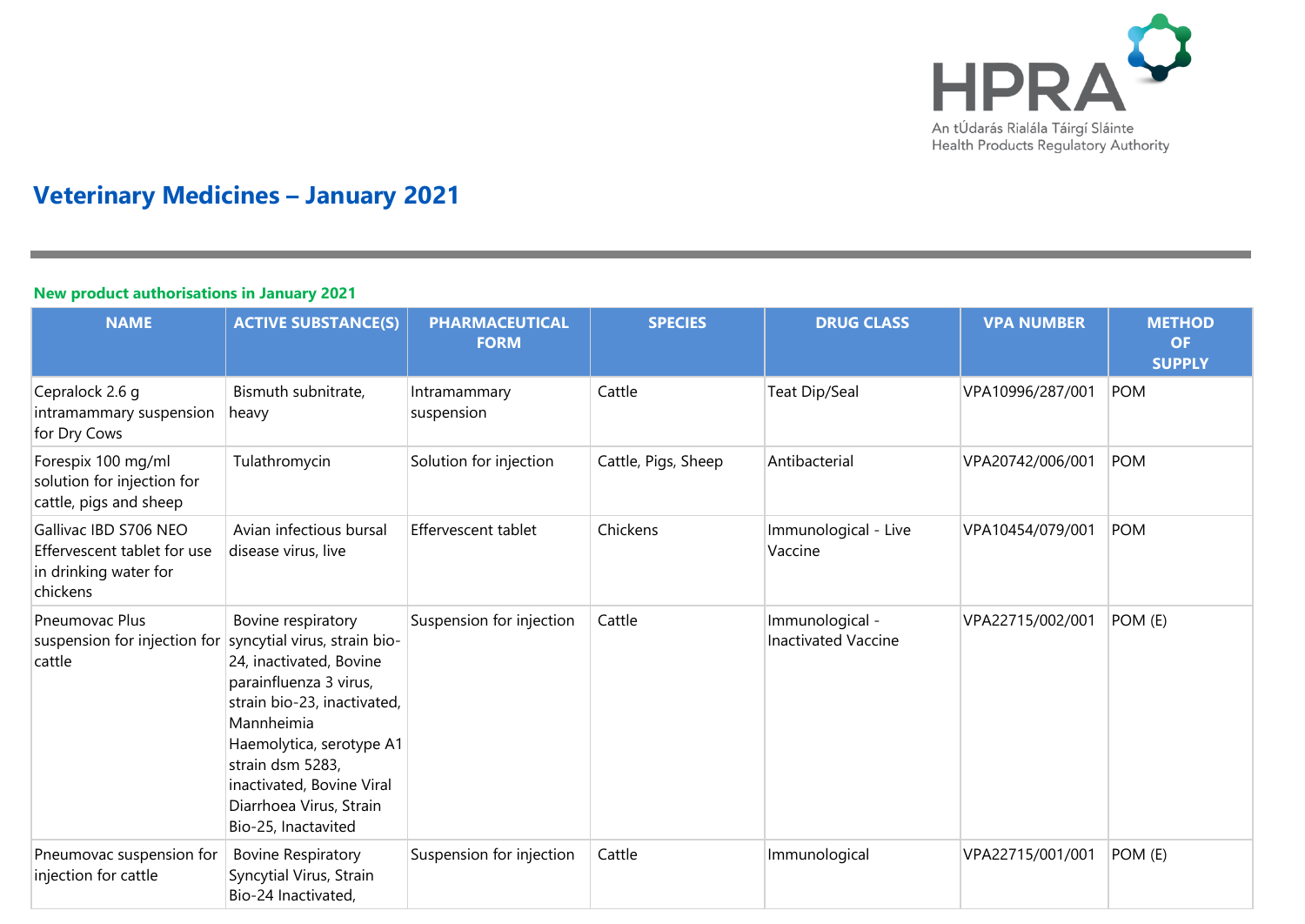

|                                                                                                           | Bovine parainfluenza 3<br>virus, strain bio-23,<br>inactivated, Mannheimia<br>Haemolytica, serotype A1<br>strain dsm 5283,<br>inactivated |                                                             |      |                                               |                  |            |
|-----------------------------------------------------------------------------------------------------------|-------------------------------------------------------------------------------------------------------------------------------------------|-------------------------------------------------------------|------|-----------------------------------------------|------------------|------------|
| Porcilis Lawsonia ID<br>lyophilisate and solvent for strain spah-08<br>emulsion for injection for<br>pigs | Lawsonia intracellularis<br>inactivated                                                                                                   | Lyophilisate and solvent<br>for suspension for<br>injection | Pigs | Immunological -<br><b>Inactivated Vaccine</b> | VPA10996/280/001 | <b>POM</b> |
| Vetbromide 600 mg tablets   Potassium bromide<br>for dogs                                                 |                                                                                                                                           | Tablet                                                      | Dogs | Neurological Preparations                     | VPA22935/001/001 | <b>POM</b> |

## **Specific product updates (for animal record keeping purposes)**

## **Change to product name**

| <b>Old Product Name</b> | <b>New Product Name</b> | <b>NPA</b>       |                          |
|-------------------------|-------------------------|------------------|--------------------------|
| <b>Bovivac S</b>        | Bovilis Bovivac S       | VPA10996/165/001 | Intervet Ireland Limited |

### **Products withdrawn in January 2021**

| <b>Product Name</b>                                                                | <b>VPA Number</b> | <b>MAH</b>                       |
|------------------------------------------------------------------------------------|-------------------|----------------------------------|
| Deosan Summer Teatcare Plus                                                        | VPA10457/001/001  | Diversey Hygiene Sales Limited   |
| Grisol V Powder 7.5% w/w oral powder                                               | VPA10966/029/001  | Vetoquinol UK Limited            |
| Marbocyl Bolus 50 mg Tablet                                                        | VPA10983/035/001  | Vetoquinol Ireland Limited       |
| Masocare Platinum 0.54% w/v Teat Dip/Spray<br><b>Solution</b>                      | VPA10918/003/001  | Evans Vanodine International Plc |
| Masodine 1:3 Concentrate 2.15% w/v for Teat VPA10918/002/001<br>Dip/Spray Solution |                   | Evans Vanodine International Plc |